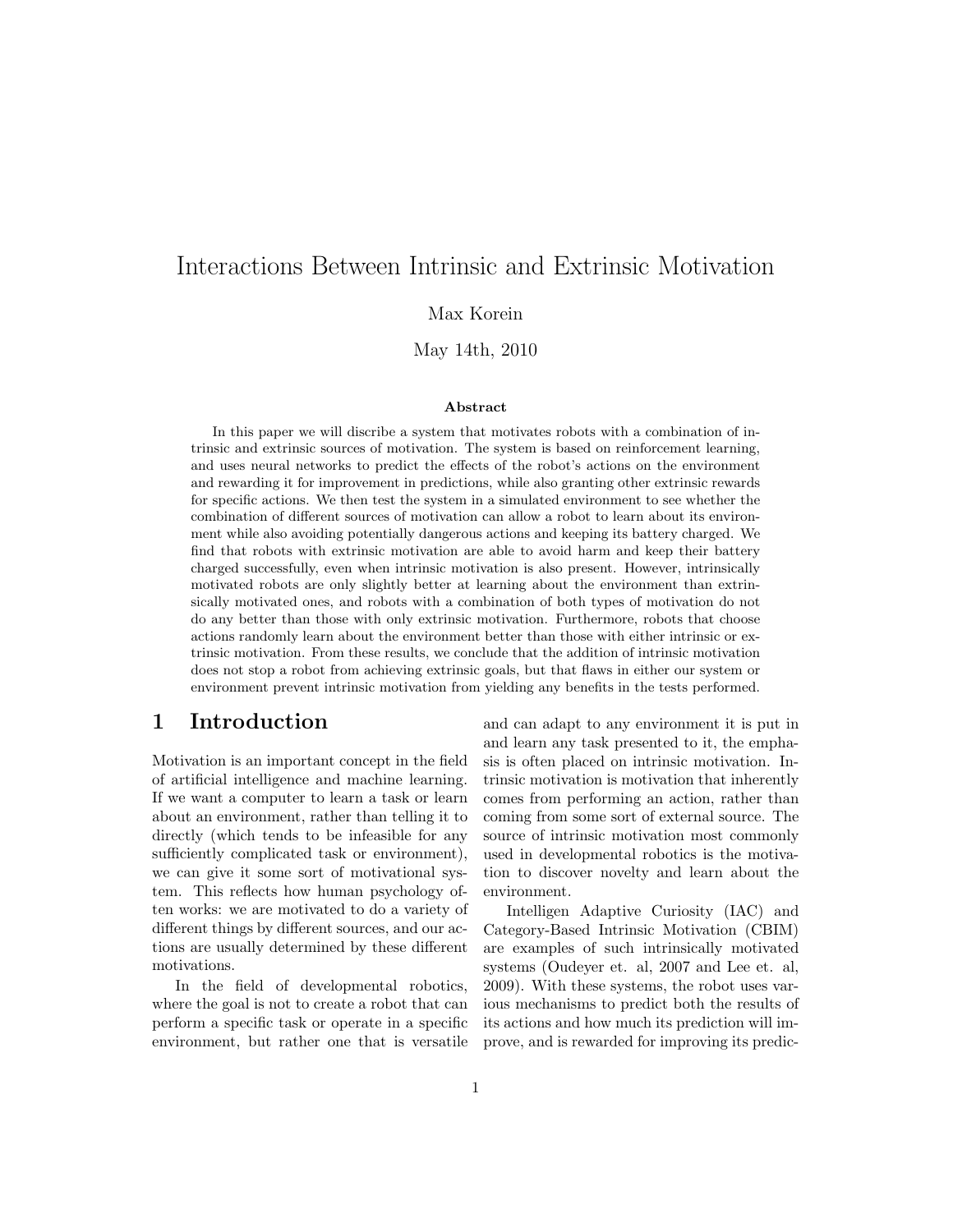tions. Thus, the robot is motivated to gain a better understanding of how its actions affect its environment. The data from both systems shows that a robot guided by them can learn to better predict the results of its actions as it explores its environment,

With IAC and CBIM, this intrinsic reward is the robot's only source of motivation. Thus, it has no other goals besides learning about its actions and the environment this is in. At first glance, this seems appropriate to the goal of development robotics. Intrinsic motivation is universal and applies to any envrionment: you can put the robot anywhere, and it will still try to learn about how its actions affect its surroundings. Extrinsic sources of motivation, rewards for the robot based on the environment, seem inherently more task- or environment-specific. Since extrinsic rewards are dependent on the environment and not purely on the robot's own learning, they appear narrow and add a level of supervision to the system that goes against the primary goal of development robotics.

However, there are still reasons that adding extrinsic sources of motivation to intrinsically motivated systems could be a good idea. Consider an intrinsically-motivated robot placed on a table. The robot wanders around for a bit, learning about its surroundings, and then falls off of the table. This likely damages the robot, and it would probably be preferable for it not to fall off again. If the robot has only intrinsic sources of motivation, however, falling off the table is a very novel experience, and the robot may be motivated to continue walking off of tables whenever it gets the chance in order to gain a greater understanding of what happens when it does. In the process of doing so the robot may end up breaking itself, which is certainly an undesirable result. Having an extrinsic source of motivation punishing the robot for getting damaged could solve this problem. Although the robot may be attracted to the novelty of falling off of the table, the punishment for the damage that occurs when it does so could be enough to counteract this desire.

Another example of how extrinsic motivation could benefit intrinsically motivated robots is the potential for granting a reward for recharging batteries. A battery-powered robot with only intrinsic sources of motivation may initially find the act of recharging its battery novel and worth doing, but once it has done it enough times and understands exactly how it works, it may get "bored" of recharging its battery and explore other aspects of the environment until it runs out. This is clearly an undesirable result, and it might be possible to prevent it by giving the robot an extrinsic reward for recharging its battery when it gets low.

Thus, even looking at things from the developmental robotics perspective, with the goal being to create a robot that can adapt to any environment and is not designed for specific tasks, there are clear ways that the addition of extrinsic sources of motivation to intrinsically motivated systems could be beneficial.

Some research into the idea of combining intrinsic and extrinsic motivation has already been done. Intrinsically Motivated Reinforcement Learning (IMRL) is a system that incorporates both types of motivation (Singh et. al, 2004 and Stout et. al, 2005). IMRL is based on the principles of reinforcement learning, but the robot can receive both extrinsic rewards for achieving certain states in the environment, and intrinsic rewards for learning to predict certain "salient events," changes in the environment deemed particularly significant such as changes in lighting and sound. The robot was placed in a simulated environment containing various objects that it could interact with that had reactions of various complexity (some objects would always do something like change the lighting or make a noise, while others would only do something if specific conditions were met and the robot interacted with them in a particular matter). The results showed that when the robot was both intrinsically motivated to learn to predict salient events and extrinsically motivated to successfully trigger one of the most complicated objects in the environ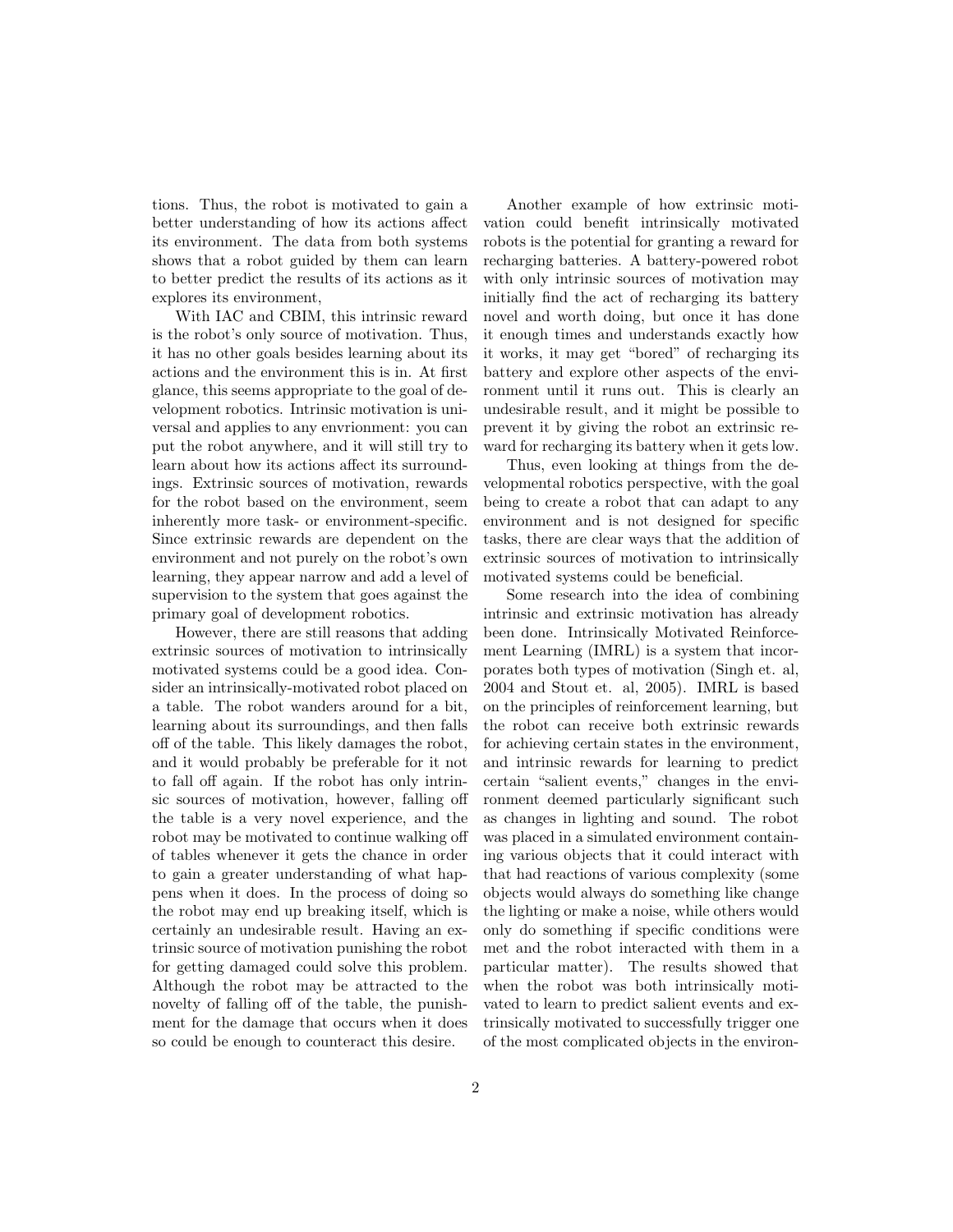ment, it learned how to trigger that object significantly more quickly than when it was only motivated extrinsically.

The results with IMRL demonstrate how combining intrinsic and extrinsic motivation can be useful, but not necessarily from a developmental robotics perspective. The nature of both the extrinsic and intrinsic sources of motivation was environment-specific, since the extrinsic reward was based on the task the robot was trying to perform, and the intrinsic reward depended on what events constituted salient events, something that could easily vary from task to task (it is easy to imagine an environment where changes in sound are not important but other changes that were previously ignored are). Furthermore, the results show that inttrinsic motivation helps the robot perform a specific task, but do not clearly show how extrinsic motivation impacts the robot's ability to learn about the environment.

Huang and Weng (2007) created a system that combines intrinsic and extrinsic motivation from the perspective of developmental robotics. Like IMRL, the system is based on reinforcement learning, and the robot receives both intrinsic rewards for actions that yield novel states (different from what was expected) and extrinsic rewards. In this case, however, the intrinsic rewards are applied to all actions, not just salient events, and the extrinsic rewards are applied manually by a human (the GUI for the system features buttons the user can press to reward or punish the robot for its actions). The system was tested with a robot in a sumulated environment where it could turn its head at fixed intervals and look around the environment with a camera. Intially, when placed in a static environment (so looking in a given direction would always yield the same image), the robot looked at different angles, learning about each one, then began choosing its actions randomly once none of the actions were novel any more. The robot was then run in the same environment only with a positive reward being issued for one action and a negative reward for another, and the robot was found to favor the positively rewarded action once the novelty of all of the actions expired. Next, the robot was put in an envioronment where the image it saw would contain a random picture of a toy whenever it was looking all the way in one direction. In this case, the toy was very novel, and the robot generally favored looking at it with no extrinsic motivation. However, when the robot was punished for turning its head in the direction of the toy and rewarded for turning its head away from the toy, it favored the rewarded action even though the toy was more novel.

Huang and Weng's research shows how the addition of extrinsic rewards can alter the behavior of intrinsically motivated robots, but it does not directly demonstrate the benefits of doing so. Furthermore, the fact that the extrinsic rewards and punishments were applied to the robots manually can be seen as a level of supervision that is undesirable for the goal of developmental robotics, and the impact of the external rewards on the robot's ability to learn were not explored at all.

Thus, in this paper we wish to look at how combining intrinsic and extrinsic rewards can benefit developmental robotics even with minimal levels of supervision. We have already described hypothetical situations in which an intrinsically motivated robot could benefit from the addition of extrinsic rewards that can be applied automatically and are relatively general and would not need to be altered for different environments. Now we will describe a system we have designed to test these situations and observe whether these theoretical benefits can be seen in simulation.

## 2 The System

The system used is essentially a variation of standard Q-Learning reinforcement algorithm. The robot exists in a world with distinct states and actions, and performing an action in a state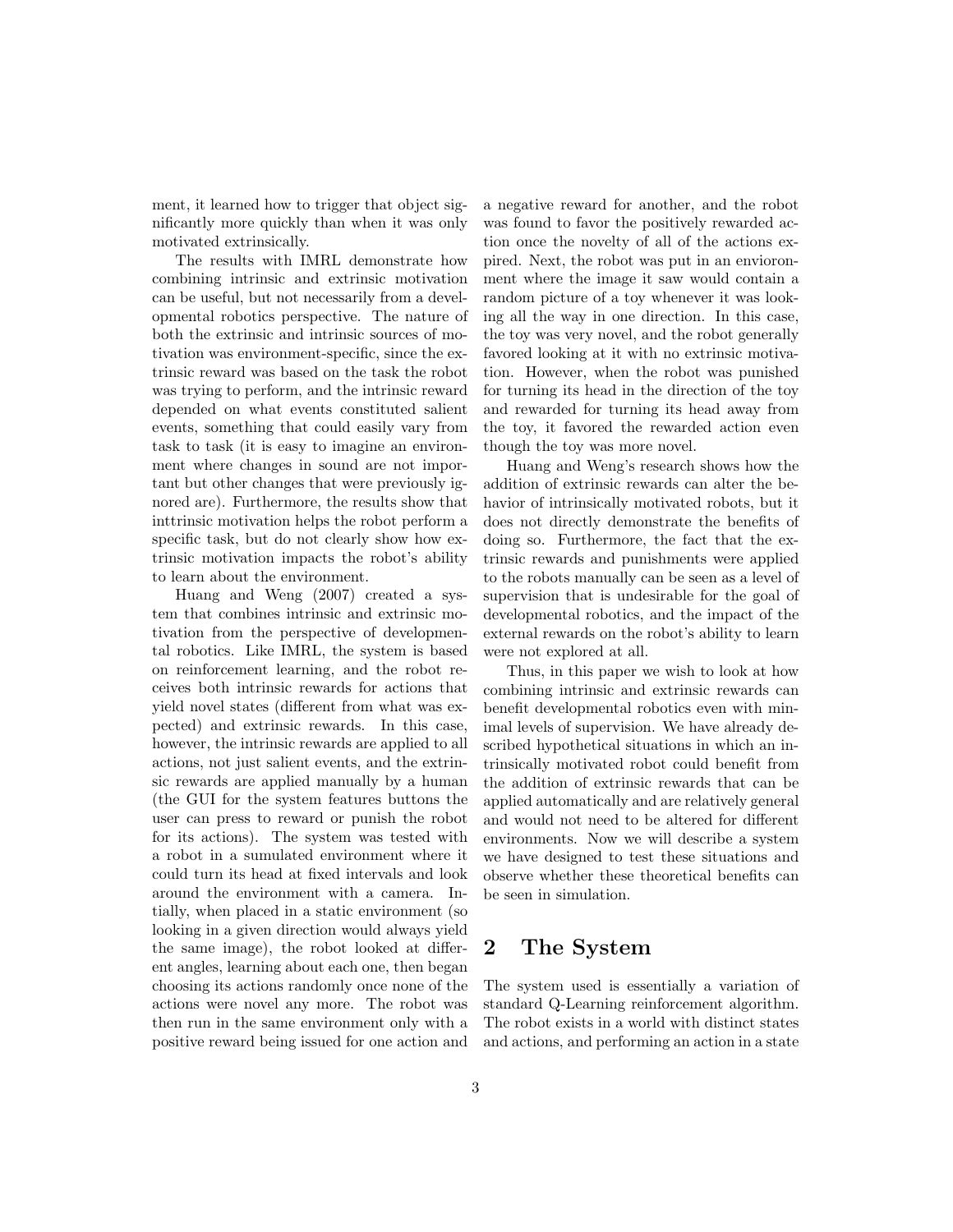changes the state and gives the robot some sort of reward. The reward the robot receives is a weighted sum of two distinct components: an intrinsic component, representing how much the robot learned from the action, and an extrinsic component, which is dependent on the environment.

#### 2.1 Intrinsic Motivation

In order to predict the results of its actions, the robot has one neural network for each action it can perform. These networks have just two layers each, an input layer containing the parameters of the robot's current state, and an output layer representing the state the robot expects to be in after performing the action.

When the robot performs an action, it predicts the state that will result, and then calculates the error in its prediction as the square of the euclidian distance between the predicted and actual states and adjusts the weights of the neural network using back-propogation. It then compares the error to the lowest previous predicted error it has had when performing that action in that state (kept track of in a table). If the new error is lower, it receives an intrinsic reward equal to the improvement. Otherwise, the robot receives no intrinsic reward.

#### 2.2 Extrinsic Motivation

The robot's extrinsic reward is determined by two inputs the robot receives: pain and pleasure (these are not considered part of the state, since they are unrelated to the environment and are not predictive of the results of the robot's actions, both in terms of their effect on the environment and the reward received). Pain represents events that the robot should avoid (such as things that damage it), while pleasure represents things it should seek out (such as recharing a low battery). The extrinsic reward the robot receives when performing an action is equal to the pleasure received minus the pain.

For the purposes of this specific system, the pain-pleasure model of extrinsic motivation is largely irrelevent to the implementation, but from a conceptual standpoint it is helpful in considering the eventual extension of this system to general uses. Extrinsic rewards are inherently environment-dependent, but the painpleasure model allows them to be treated as essentially internal. Different objects of the environment may cause different amounts of pain and pleasure, but the actual way the sensor readings of the robot are converted to extrinsic rewards are not environment-dependent (although how general pain and pleasure sensors could be practically implemented is a matter beyond the scope of this paper).

#### 2.3 Reinforcement Learning

Similar to a normal Q-Learning system, the robot keeps track of expected rewards with two tables, one for extrinsic rewards and one for extrinsic rewards. These tables work in essentially the same way as the reward table in a standard Q-Learning algorithm, with one entry for each action-state combination containing the reward the robot expects to receive (taking into account future actions, too) for performing that action in that state. The main difference is that the two types of rewards are tracked in separate tables, with the total reward expected for performing an action in a state being the weighted sum of the corresponding entries in the two tables.

The tables are both expanded as the simulation goes along: instead of each one starting with entries for every state, it contains only entries for states the robot has seen, with new entries being added for new states as the robot encounters them. This is done to accomodate the long term goal of making a robot that can adapt to any environment, because it eliminates the need to know every possible state that can be encountered by the robot before beggining.

When a new state is added, the intrinsic ta-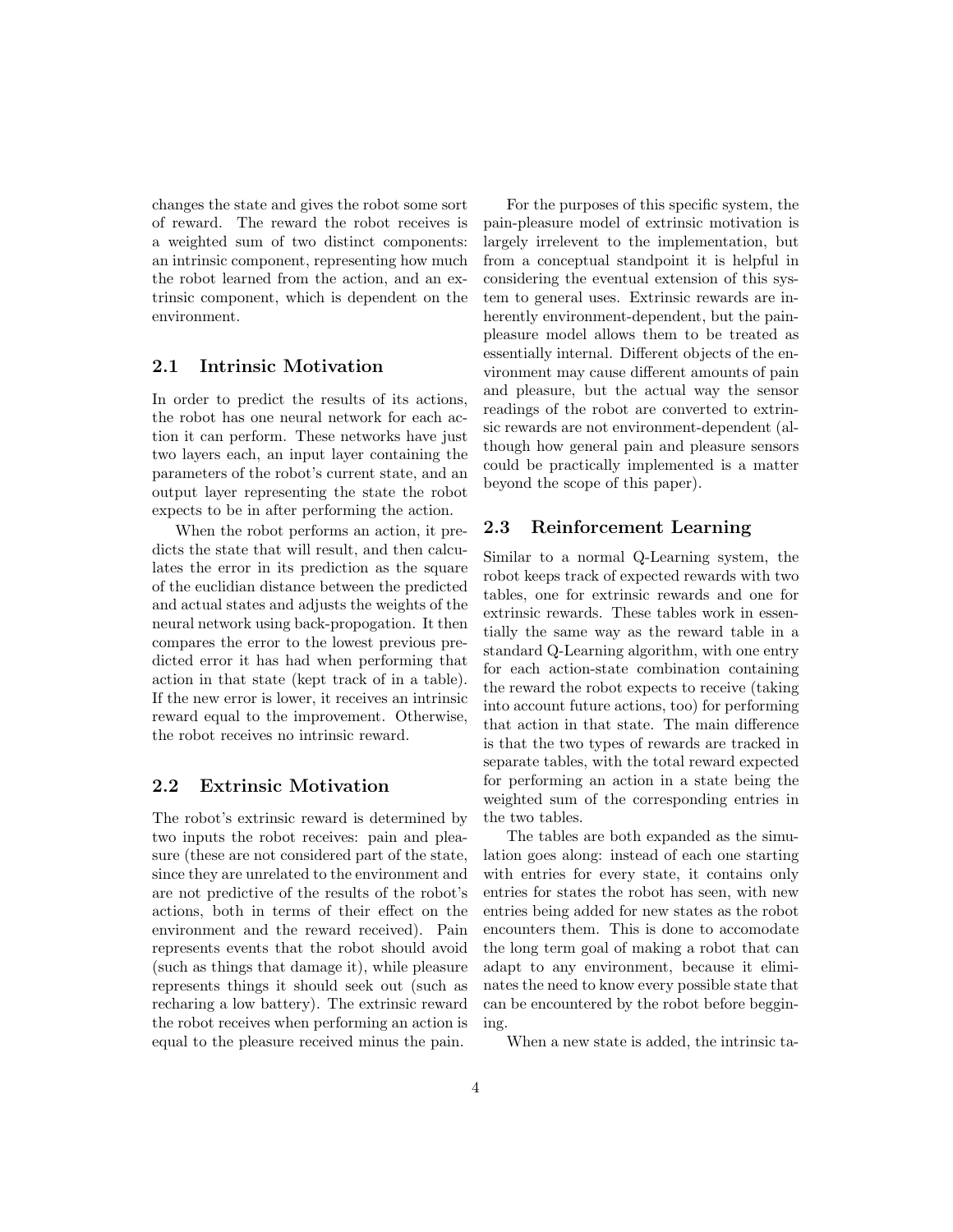ble entries are initialized with a default value equal number of parameters in the state. Since the inputs and outputs for the neural network are normallized, this is equal to the maximum possible error that a prediction can possibly have, and thus represents the maximum possible intrinsic reward the robot can get from a single action. In other words, the robot always assumes that it will learn a significant amount from doing something it has never done before, which is clearly a reasonable assumption. The table used to track the minimum prediction error that has been achieved for each state and action (used to calculate the intrinsic reward received for an action) also defaults to this value, the idea being that the robot should assume its error for something it has never done before is always worse than something it has done (so it always learns something the first time it does something new).

The entries for the extrinsic reward table, meanwhile, all default to zero, meaning the robot assumes there will be no positive or negative extrinsic consequences for something it has not done before. This is somewhat arbitrary, but since the system's parameters should not depend on the environment it is operating in (because ideally we would like it to be able to learn about any environment with no supervised knowledge about the environment), this assumption seema to be the most neutral one that can be made about the environment with regard to extrinsic rewards.

When the robot receives an intrinsic or extrinsic reward for an action, it updates the corresponding entry in the corresponding table by the formula

$$
Q(s_t, a_t) \leftarrow Q(s_t, a_t) + learningrate
$$
  
 
$$
\times [r_{t+1} + discount
$$
  
 
$$
\times maxQ(s_{t+1}, a) - Q(s_t, a_t)],
$$

where  $Q(s_t, a_t)$  is the table entry for the current action and state,  $r(t+1)$  is the reward received,  $maxQ(s_{t+1}, a)$  is the maximum reward the can be received by the next action based on the table, and learningrate and discount are both constants. The learning rate affects how fast the robot adjusts the table in response to new rewards, and the discount controls how heavily the robot weigts the reward that can be received by future actions after the current one. The extrinsic and intrinsic reward tables each have their own learning rate and discount that can be adjusted individually, if desired.

When choosing an action, there is a small chance (the rate of exploration) that the robot will choose a random action, in order to ensure that the robot explores different states and does not get stuck in some local maximum of reward. Otherwise, the robot will pick the action that yield the best total reward, determined from a weighted combination of internal and external rewards from the table.

# 3 The Environment

The experiment used to test this system involved placing the robot in the simulated world shown in Figure 1. The environment is a simple five-by-five square grid, with various items in the different squares. The robot has four actions in can carry out. It can move forward, which advances the robot one square in the direction it is facing if that square exists and does not contain an item. The robot can turn left or right, which changes its direction to the left or right. Finally, the robot can interact with whatever object is in front of it, which does different things depending on the object.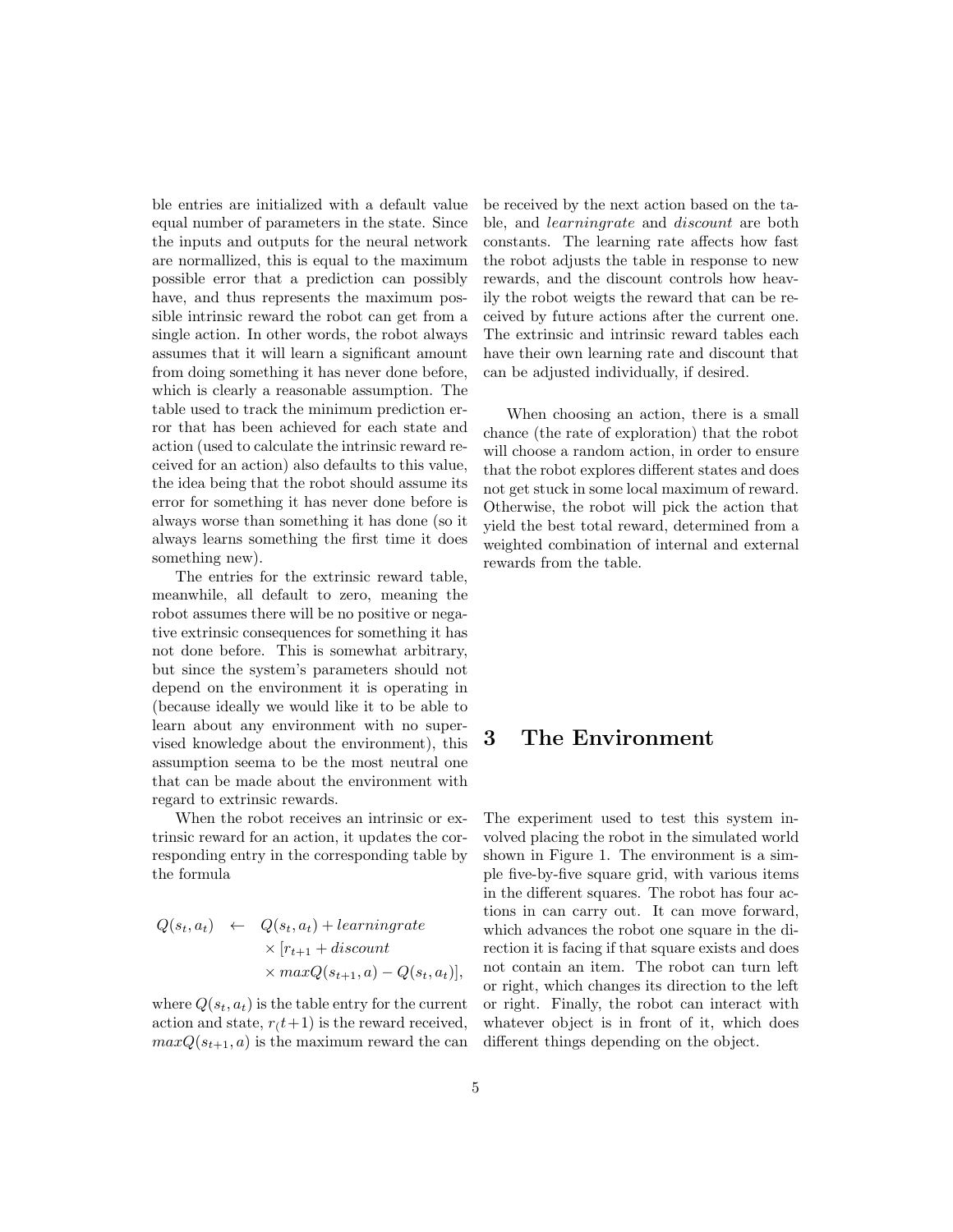

Figure 1: The simulated world the system was tested in.

There are three types of objects the robot can interact with. If the robot interacts with a toy, then the toy moves to the square behind the robot, if the square exists and does not already contain an item. If the robot interacts with a fire, it receives pain (and a negative reward). Meanwhile, the robot also has a battery level represented by an integer that starts at 100 and decreases by one each time the robot takes an action, and interacting with a battery resets the robot's battery level to 100 and gives the robot pleasure if its battery level was low.

The robot's state is comprised of the inputs from seven sensors. The first three sensors are sonar sensors, which tell it the distance to the nearest object or wall to the front, left, and right of the robot. The next three are object sensors, which have a value of one if the robot is facing a fire, toy, or battery, respectively, and are zero otherwise, allowing the robot to identify the object in front of it. Finally, the robot has a battery meter sensor that has a value of 1.0 if the robot's battery level is high (above 70), 0.5 if it's in the middle (between 30 and

70), and 0.0 if it's low (below 30).

For extrinsic rewards, the robot receives a pain value (punishment) of 0.5 for bumping into an object or wall (failing a move forward action) and 1.0 for interacting with a fire. When the robot recharges its battery, it receives no reward if the battery level was high, a pleasure value (reward) of 0.4 if the battery level was in the middle, and a pleasure value of 1.0 if the battery level was low.

### 4 Results

The robots were tested in the environment using five different configurations. One test was run with the robots moving completely randomly (with a rate of exploration of 1.0), and four were done with a rate of exploration of 0.2 and different types of motivation: one with only intrinsic motivation, one with only extrinsic motivation, one with both types of motivation weighted equally, and one with intrinsic motivation given five times the weight of extrinsic motivation. Five trials were run for each configuration, and each trial lasted 40,000 time steps. All trials were run with the discount set to 0.3 and the learning rate set to 0.5 for both the intrinsic and extrinsic reward tables.

Once every 200 time steps, the robot's total knowledge of the environment was measured by having it perform each action once for every available location and direction and three different battery levels (100, 70, and 30) and finding the average error in its predictions for all of these. Figure 2 is a graph of the average total error accross all five trials for each setup done. As can be seen, the robots learned the environment fairly well within about 1,000 time steps and had mostly stopped improving their prediction error for the environment after about 5,000 time steps. All of the robots initially learned the environment at approximately the same rate, but after learning the environment, the results varied. Although the total error of the robots with no motivation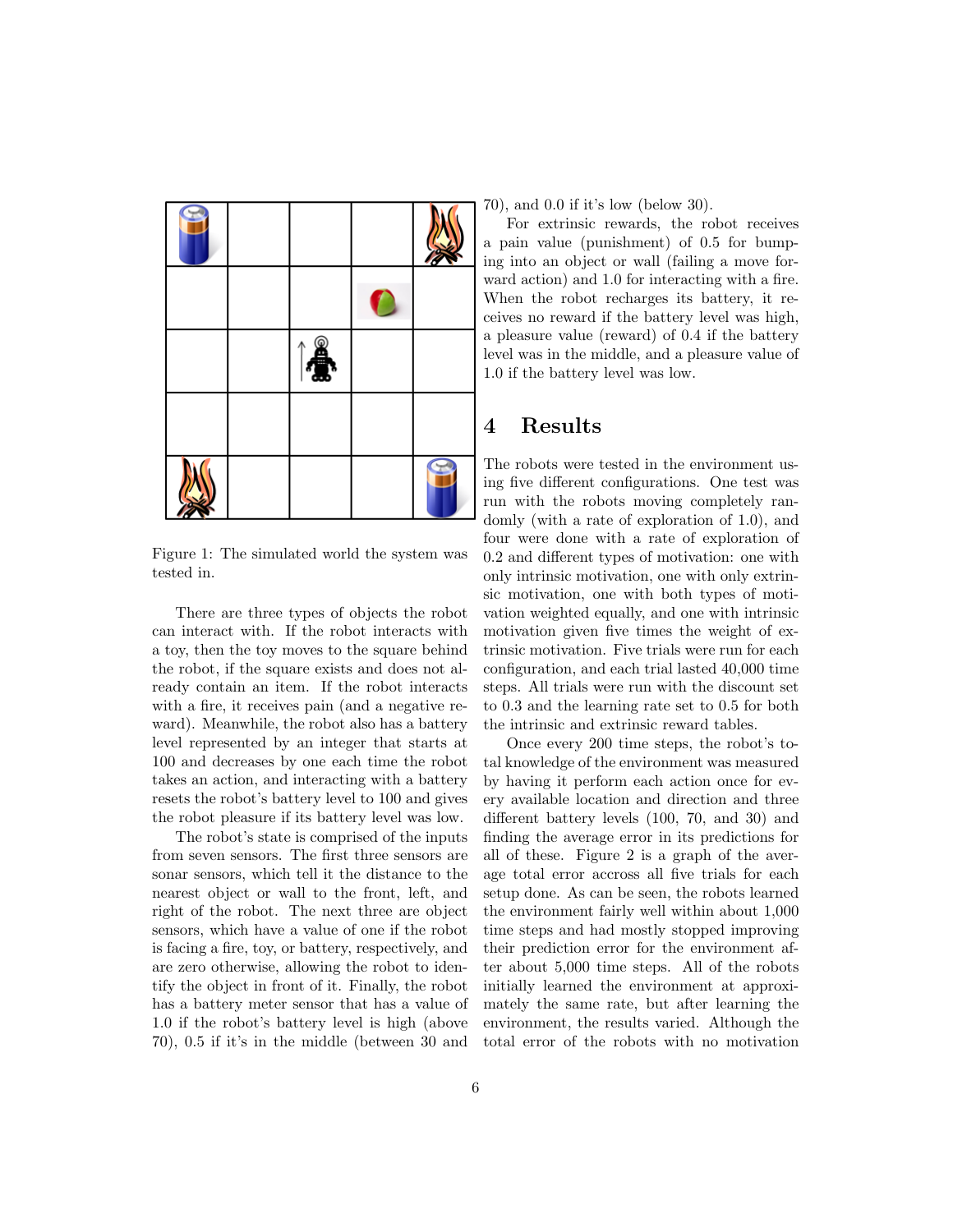stayed roughly constant over time, the error for the other robots is very noisy and actually increased over time. The robots with only intrinsic motivation seem to generally be slightly better overall than those with only extrinsic motivation or both types of motivation, even when intrinsic motivation was weighted significantly more strongly than extrinsic motivation, with a lower error fairly consistently, but all of the robots with some form of motivation still had consistently higher errors than the random robots.

Because previous results with intrinsically motivated systems indicate that intrinsic motivation can be beneficial to a robot's ability to learn about its environment (Lee et. al, 2009 and Oudeyer et. al, 2007), it semes likely that the inferiority of intrinsic motivation to random actions in this case is due to some flaw with the system or the environment, and not indicative that intrinsic motivation in general does not work. One possible explanation for these results is that, once the motivated robots have learned the environment, they tend to focus on specific actions in specific states, such as recharging the battery for extrinsically motivated robots or especially complicated actions that still yield some intrinsic reward for intrinsically motivated ones. In the process of focusing on these actions in these states, the neural networks used may become overly speciallized for predicting these specific situations and become less effective at predicting other ones the robot experiences less often. Since the robot with no motivation just wanders the environment randomly, it continues to see an even ditribution of different situations and thus never becomes too specialized.

The total pain received by the robots over time (which translates directly to negative reward for robots with extrinsic motivation and has no effect on the behavior of ones that don't), once again averaged over all five trials for each configuration, can be seen in Figure 3. Since both of the actions that gave pain to the robot (bumping into an object or wall and

interacting with a fire) are things that could conceivably be harmful to a real robot, this can be interpreted as a measure of the total damage done to the robot over the course of the trial. As can be seen, the robots that received extrinsic punishment for these actions typically suffered less than two-thirds the damage of the robots with only intrinsic motivation and less than half of that suffered by the robots that behaved randomly. The robots with both types of motivation performed only marginally worse than the ones with only extrinsic motivation, indicating the addition of intrinsic motivation interfered very little with the robots' ability to avoid danger.

Figure 4 shows the battery levels of the robots each time they recharged their battery. These graphs are not averages, but taken from one arbitrary trial for each setup. In all cases, the robots frequently recharged their battery when it was already almost full, likely becuase it was already there and easily accessible after having been just charged. However, aside from these times, the robots that were extrinsically rewarded for recharging their battery when it was mid-level or low, whether they also had intrinsic motivation or not, were very good at recharging their battery. The battery levels of these robots rarely dropped below zero after 10,000 timesteps. Most often, they recharged their battery shortly after it dropped below 70, the minimum value for which they received a reward, but even when they let the battery drop lower the extrinsically motivated robots almost always recharged it before it dropped below zero. The results for the extrinsically motivated robots are roughly the same regardless of whether the robot had any intrinsic motivation, even when it was weighted much more strongly than extrinsic motivation, indicating that, as with avoiding danger, intrinsic motivation did not interfere with the robots' ability to recahrge their batteries when necessary. On the other hand, the battery levels of the robots with no extrinsic motivation to recharge their battery regularly dropped below zero and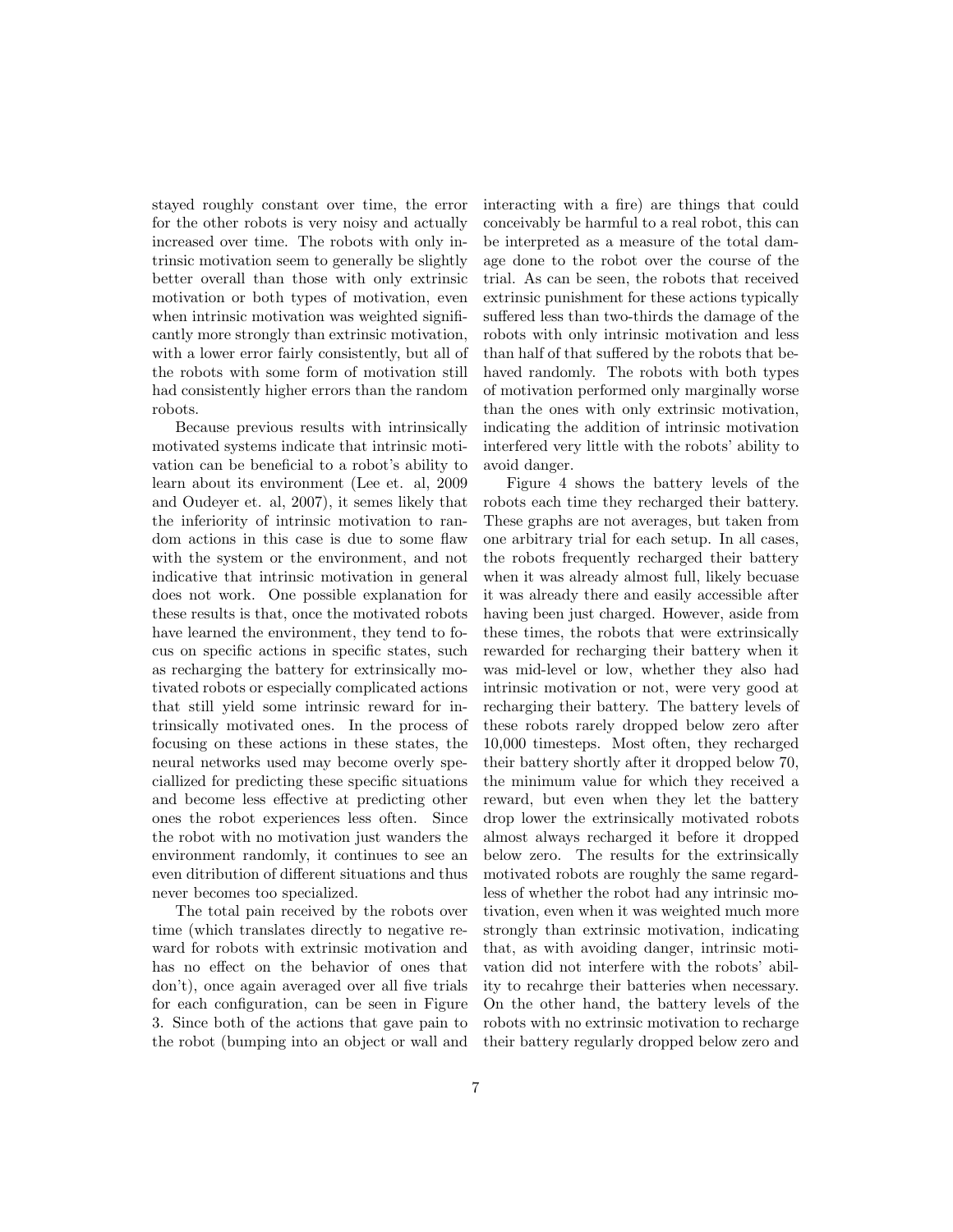

Figure 2: A graph of the average error for the robots in each setup over all actions in all possible states in the environment over time. All robots learned the environment at about the same rate, but for all robots other than the random ones the error rate actually increased over time after that, especially for ones with extrinsic motivation.

went quite far before being recharged (both trials contain several points where the battery level dropped so far that the point is not visible on the graph). Although these robots received no explicit penalty when their battery reached zero, if we imagine that the robots were actually battery powered and the battery dropping below zero meant the robot would cease to function until its battery was manually recharged by someone else, this is clearly an undesirable result.

### 5 Discussion

In this paper, we created a system that gives a robot both intrinsic and extrinsic rewards, and observed the way these rewards can be beneficial to a robot. In particular, we tested the robot's ability to learn about an environment while also avoiding harmful actions and recharging its battery periodically.

The results in Figures 3 and 4 clearly show the benefits of extrinsic motivation. Extrinsically motivated robots were able to avoid danger and recharge their battery when necessary significantly better than ones that did not receive any sort of extrinsic punishment or reward for such actions. Furthermore, these results show that the presence of intrinsic motivation did not interfere with the robots' ability to do these things, with the robots that were both extrinsically and intrinsically motivated performing barely worse, if at all, than those that were exclusively extrinsically motivated.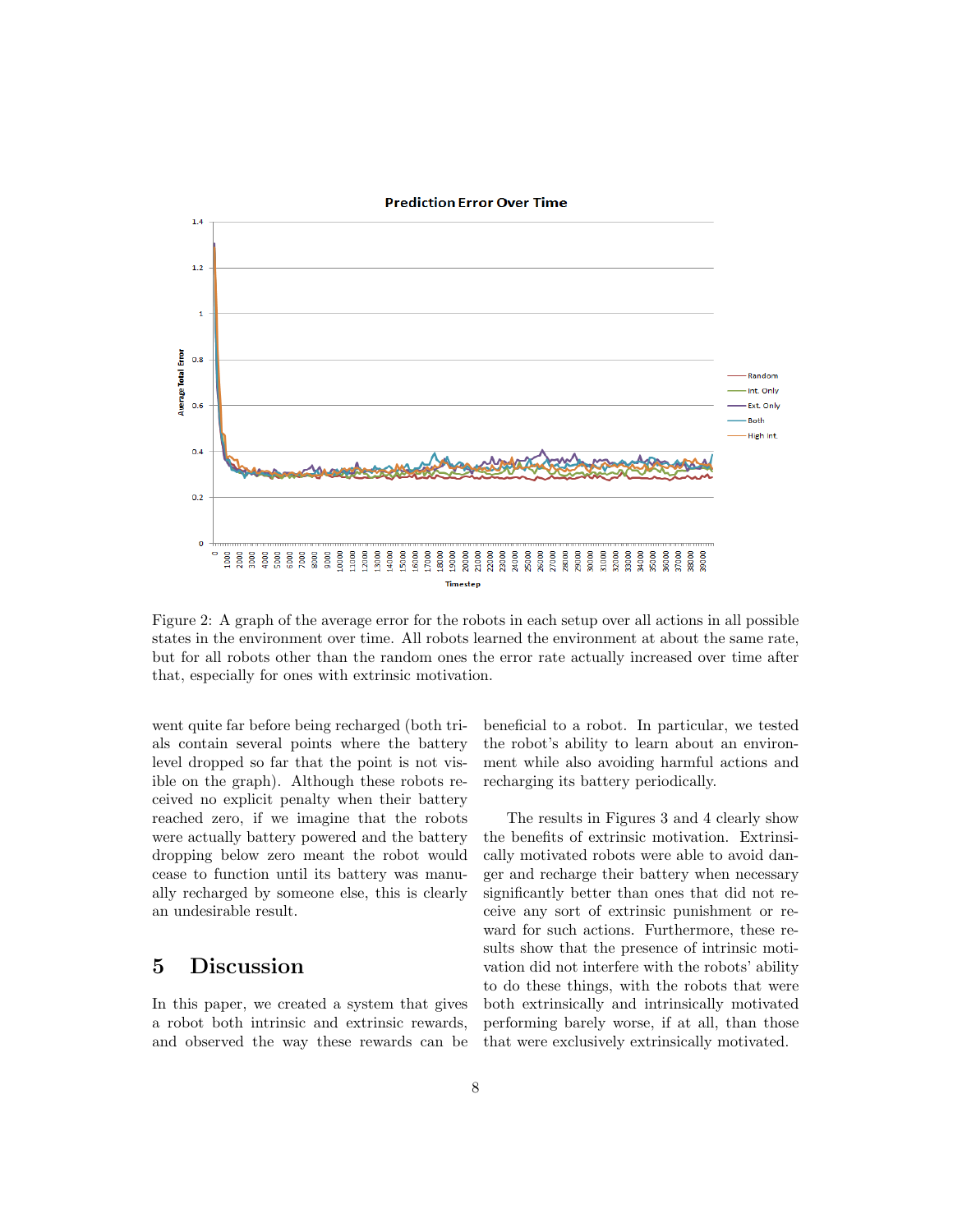

Figure 3: The average total pain received over time by robots in each setup. Robts that were extrinsically punished for receiving pain received significantly less than those that were not.

The benefits of intrinsic motivation, on the other hand, remain unclear. The robots seemed to learn about the environment at the same rate regardless of their motivation, and the robots that had no motivation and just moved randomly were actually able to maintain their understanding of the environment better than those that were motivated either intrinsically or extrinsically, even though previous research has indicated that intrinsic motivation should be effective on its own (Lee et. al, 2009 and Oudeyer et. al, 2007). The robots that were only intrinsically motivated did still maintain a slightly better understanding of the environment than those that had extrinsic motivation, although the robots that were motivation both intrinsically and extrinsically had roughly the same performance as those that were motivated only extrinsically. Overall, the experiment did

not demonstrate a clear benefit (and possibly even a detrement) to the robot's ability to learn from intrinsic motivation, especially when it was combined with extrinsic motivation.

If the problem with the motivated robots' ability to learn is that they become too specialized after initially learning the environment, as speculated, one possible solution would be to modify the way the robots predict the results of their actions. The system currently in place– one neural network per action with no hidden layers in any networks–is very primitive, and not very well suited to more complex environments or ones where the same action can produce a variety of different results, since it only allows for the states resulting from an action to be a linear function of the initial state. One way to possibly solve this problem is to add hidden layers to the networks, but perhaps a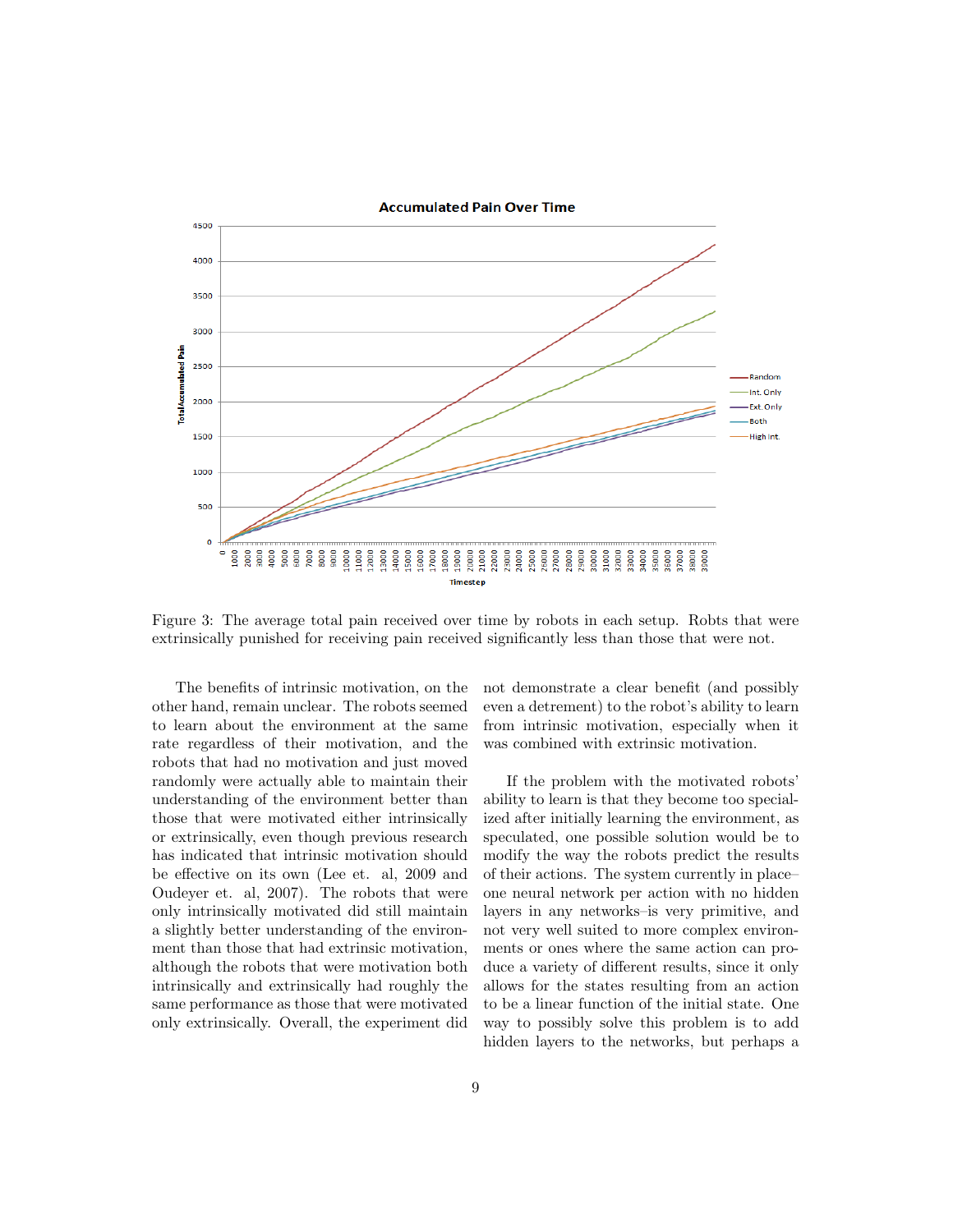

Figure 4: The times and battery levels at which the robots recharged their battery in each setup. Robots that were intrinsically rewarded rarely let their battery drop below zero.

better way is to increase the number of neural networks used.

One way to do this could be to categorize states and use a different network for each category, in a manner similar to CBIM (Lee et. al, 2009). The networks could take both the state parameters and the action parameters as inputs, and the robot would begin with just one network for predicting everything. A condition could be created for when to create new state

categories based on the existing network's error, and when a new state category is created a new network could also be created for it. If the categorization system were successfully designed in such a way that every sensorimotor input in a given category could be accurately predicted using the same neural network, then specialization would not be a concern. If the robot focused on only a small set of situations, the networks for those situations would improve,